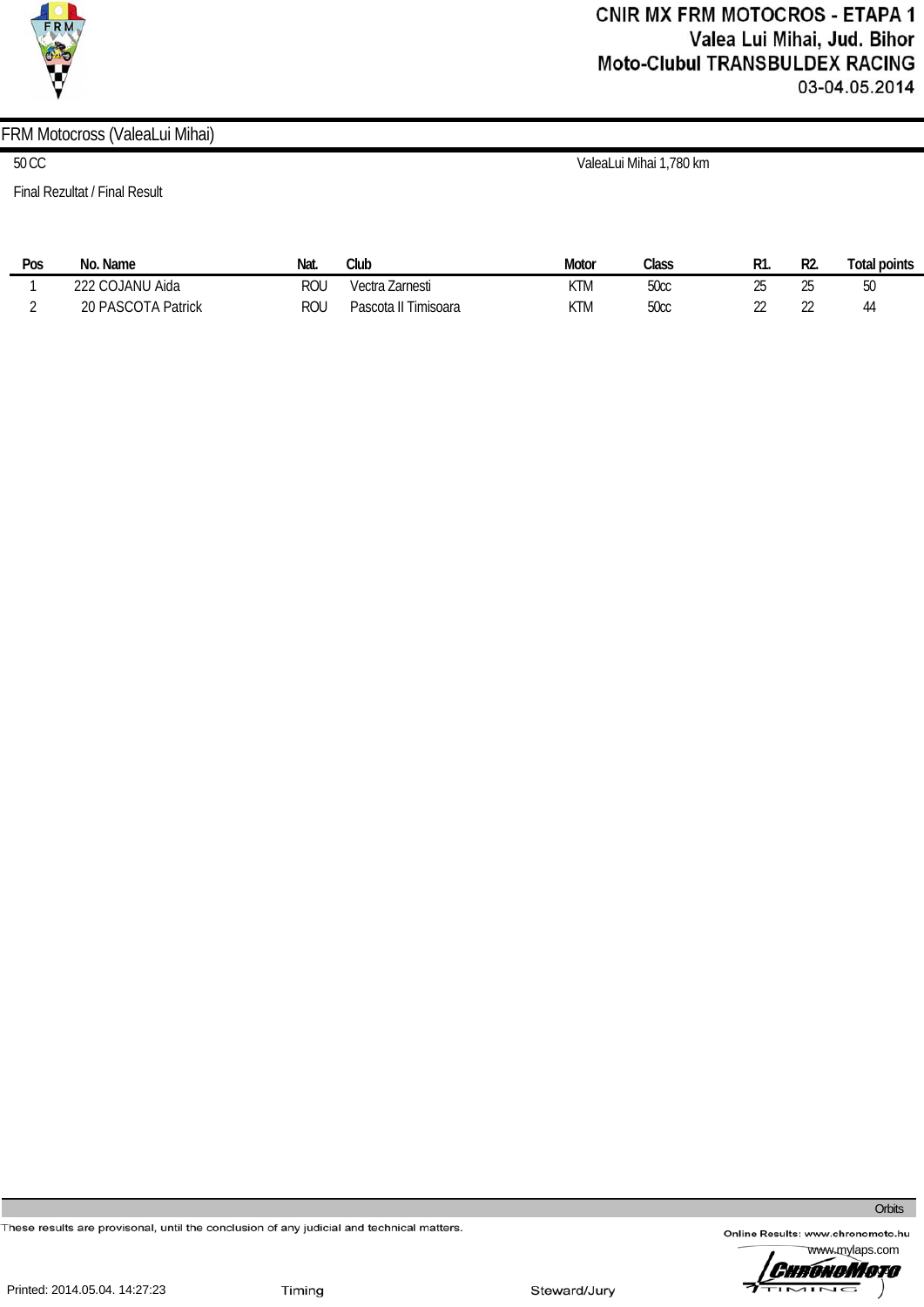

## FRM Motocross (ValeaLui Mihai)

Final Rezultat / Final Result

85 CC + 65 CC ValeaLui Mihai 1,780 km

| Pos          | No. Name                             | Nat.       | Club                 | <b>Motor</b> | Class       | R1.             | R <sub>2</sub>  | Total points |
|--------------|--------------------------------------|------------|----------------------|--------------|-------------|-----------------|-----------------|--------------|
| 65cc         |                                      |            |                      |              |             |                 |                 |              |
|              | KOVÁCS ÁdámZsolt<br>38               | <b>HUN</b> | Hungary              | <b>KTM</b>   | 65cc        | $\overline{25}$ | $\overline{25}$ | 50           |
| 2            | <b>JAKOB Kristóf</b><br>770          | <b>HUN</b> | Hungary              | <b>KTM</b>   | <b>65cc</b> | 22              | 22              | 44           |
| 3            | <b>POPOVICI Marius</b><br>17         | <b>ROU</b> | <b>AMC</b>           | <b>KTM</b>   | 65cc        | 20              | 20              | 40           |
| 4            | 8STREJUT Horia                       | <b>ROU</b> | Jitsu                | <b>KTM</b>   | 65cc        | 18              | 16              | 34           |
| 5            | <b>COJANU Aida</b><br>222            | <b>ROU</b> | Vectra Zarnesti      | <b>KTM</b>   | <b>65cc</b> | 15              | 18              | 33           |
| 6            | ERŐS Koppány<br>230                  | <b>ROU</b> | CsikiEnduro&MX       | <b>KTM</b>   | <b>65cc</b> | 16              | 14              | 30           |
| $\mathbf{r}$ | 4MARINESCU Cristian                  | <b>ROU</b> | Vectra Zarnesti      | <b>KTM</b>   | <b>65cc</b> | 14              | 15              | 29           |
| <b>DNS</b>   | ÖRDÖG Zoltán<br>14                   | <b>ROU</b> | Dementor             | <b>KTM</b>   | <b>65cc</b> | 0               | 0               | $\theta$     |
| 85cc         |                                      |            |                      |              |             |                 |                 |              |
|              | <b>KISS Márk</b><br>115              | <b>HUN</b> | Hungary              | <b>KTM</b>   | 85cc        | $\overline{25}$ | $\overline{25}$ | 50           |
| 2            | <b>POPONUT Andrei</b><br>79          | <b>ROU</b> | Vectra Zarnesti      | Kawasaki     | <b>85cc</b> | 22              | 22              | 44           |
| 3            | 3 STAN lasmina                       | <b>ROU</b> | <b>CSM Bucuresti</b> | <b>KTM</b>   | 85cc        | 18              | 20              | 38           |
| 4            | <b>STANESCU Razvan Florian</b><br>31 | <b>ROU</b> | Steaua GT Bucaresti  | <b>KTM</b>   | 85cc        | 20              | 18              | 38           |
| 5            | <b>BANCILA Stefania</b><br>61        | <b>ROU</b> | Jitsu                | <b>KTM</b>   | <b>85cc</b> | 16              | 16              | 32           |

These results are provisonal, until the conclusion of any judicial and technical matters.

Online Results: www.chronomoto.hu

**Orbits** 

www.mylaps.com ChrónoMoto  $\overline{1}$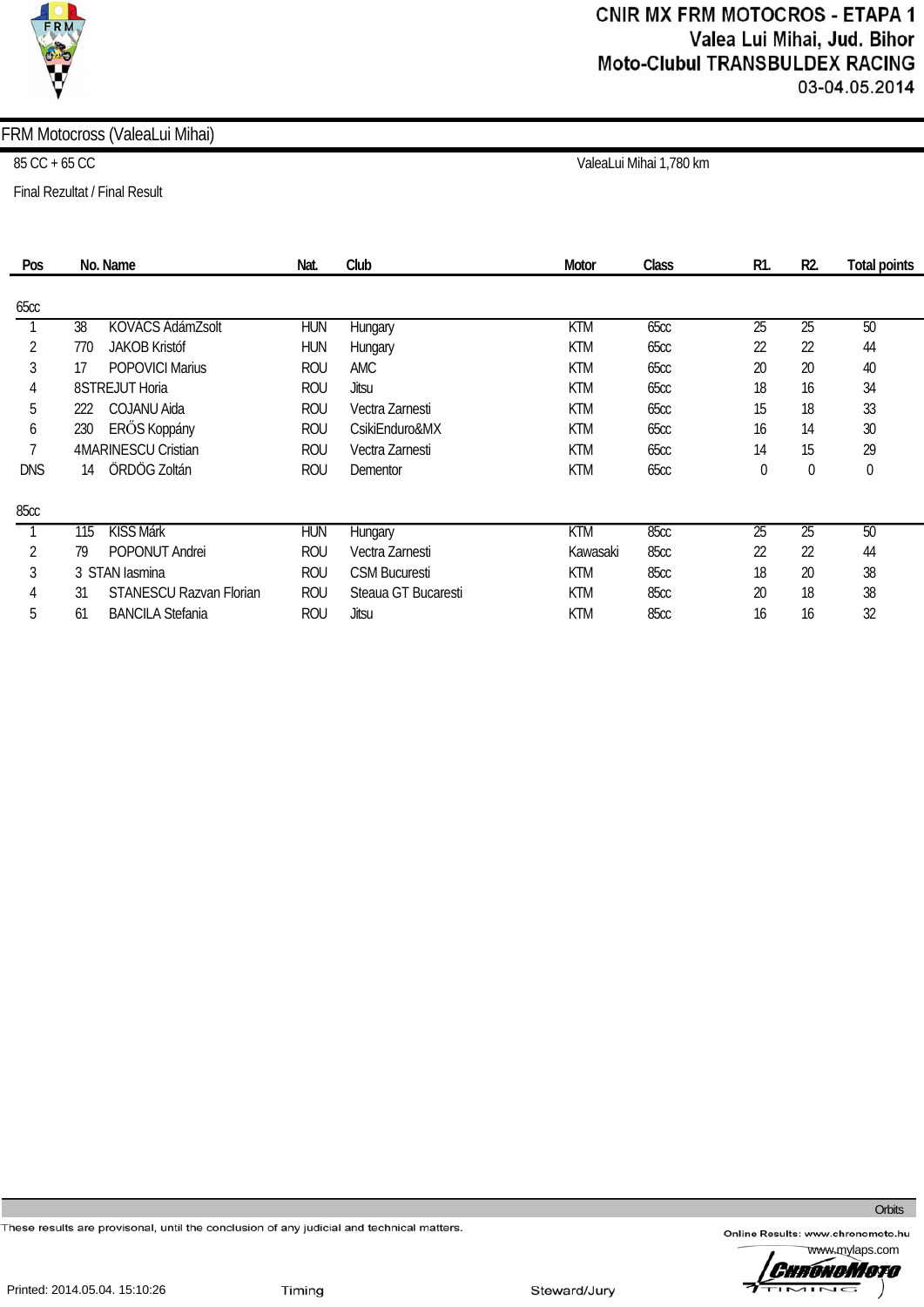### FRM Motocross (ValeaLui Mihai)

MX1 + MX2 + MX2 Juniori ValeaLui Mihai 1,780 km

Final Rezultat / Final Result

| Pos          | No. Name                     | Nat.       | Club                 | Motor      | Class           | R1.             | R <sub>2</sub>  | <b>Total points</b> |
|--------------|------------------------------|------------|----------------------|------------|-----------------|-----------------|-----------------|---------------------|
| MX1          |                              |            |                      |            |                 |                 |                 |                     |
|              | 101 STOICHESCU Mihai         | <b>ROU</b> | Moto ExtremLugoj     | Honda      | MX1             | $\overline{25}$ | $\overline{25}$ | 50                  |
| 2            | 23 GREGOIRE Andre            | <b>ROU</b> | <b>MBS</b>           | Honda      | MX1             | 22              | 22              | 44                  |
| 3            | 311 GYENES Emanuel           | <b>ROU</b> | Vectra               | Husaberg   | MX1             | 20              | 20              | 40                  |
| MX2          |                              |            |                      |            |                 |                 |                 |                     |
|              | 222<br><b>COJANU</b> Ionut   | <b>ROU</b> | Vectra Zarnesti      | <b>KTM</b> | MX <sub>2</sub> | $\overline{22}$ | $\overline{25}$ | 47                  |
| 2            | <b>GRADINARU Alex</b><br>70  | <b>ROU</b> | <b>CSM Bucuresti</b> | <b>KTM</b> | MX <sub>2</sub> | 25              | 22              | 47                  |
| 3            | 4FILIP Andrei                | <b>ROU</b> | Jitsu                | Suzuki     | MX <sub>2</sub> | 18              | 20              | 38                  |
| 4            | <b>NEDELCU Madalin</b><br>48 | <b>ROU</b> | Dementor             | Yamaha     | MX2             | 20              | 18              | 38                  |
| <b>125cc</b> |                              |            |                      |            |                 |                 |                 |                     |
|              | <b>GRADINARU Alex</b><br>70  | <b>ROU</b> | <b>CSM Bucuresti</b> | KTM        | <b>125cc</b>    | 25              | 25              | 50                  |
| 2            | <b>KÁDÁR Martin</b><br>974   | <b>HUN</b> | Hungary              | Husqvarna  | 125cc           | 22              | 22              | 44                  |
| 3            | <b>BLÁGA Botond</b><br>100   | <b>ROU</b> | Sugas                | <b>KTM</b> | <b>125cc</b>    | 20              | 20              | 40                  |
| 4            | POP Denis<br>18              | <b>ROU</b> | Steaua GT Bucaresti  | Husqvarna  | <b>125cc</b>    | 18              | 18              | 36                  |

These results are provisonal, until the conclusion of any judicial and technical matters.

**Orbits** 

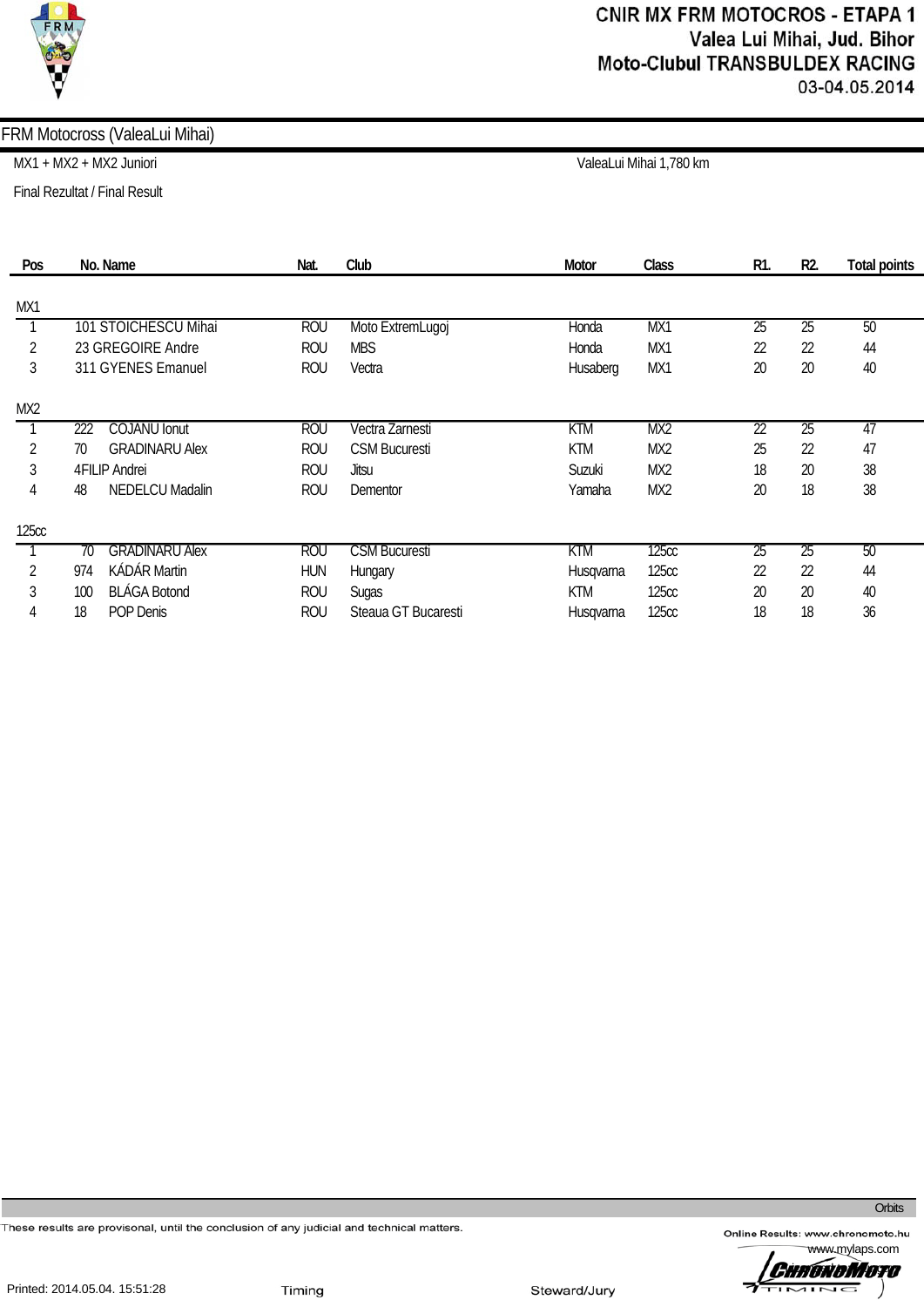

# **CNIR MX FRM MOTOCROS - ETAPA 1** Valea Lui Mihai, Jud. Bihor **Moto-Clubul TRANSBULDEX RACING** 03-04.05.2014

## FRM Motocross (ValeaLui Mihai)

Final Rezultat / Final Result

Quad ValeaLui Mihai 1,780 km

| Pos | No. Name            | Nat. | Club        | <b>Motor</b> | Class | R1. | R2. | Total points |
|-----|---------------------|------|-------------|--------------|-------|-----|-----|--------------|
|     | 117 IRIMESCU Razvan | rou  | Speed       | Yamaha       | Quad  | 25  | 25  | 50           |
|     | 7 BODEA Sebastian   | ROU  | Lion        | Yamaha       | Quad  | ŽŽ  | 22  | 44           |
|     | 9 AVRAM Tihomir     | rou  | Speed       | Honda        | Quad  | 20  | 20  | 40           |
|     | 4 VEIZER István     | rou  | Transbuldex | Suzuki       | Quad  | 18  |     | 18           |

These results are provisonal, until the conclusion of any judicial and technical matters.

Online Results: www.chronomoto.hu

**Orbits**